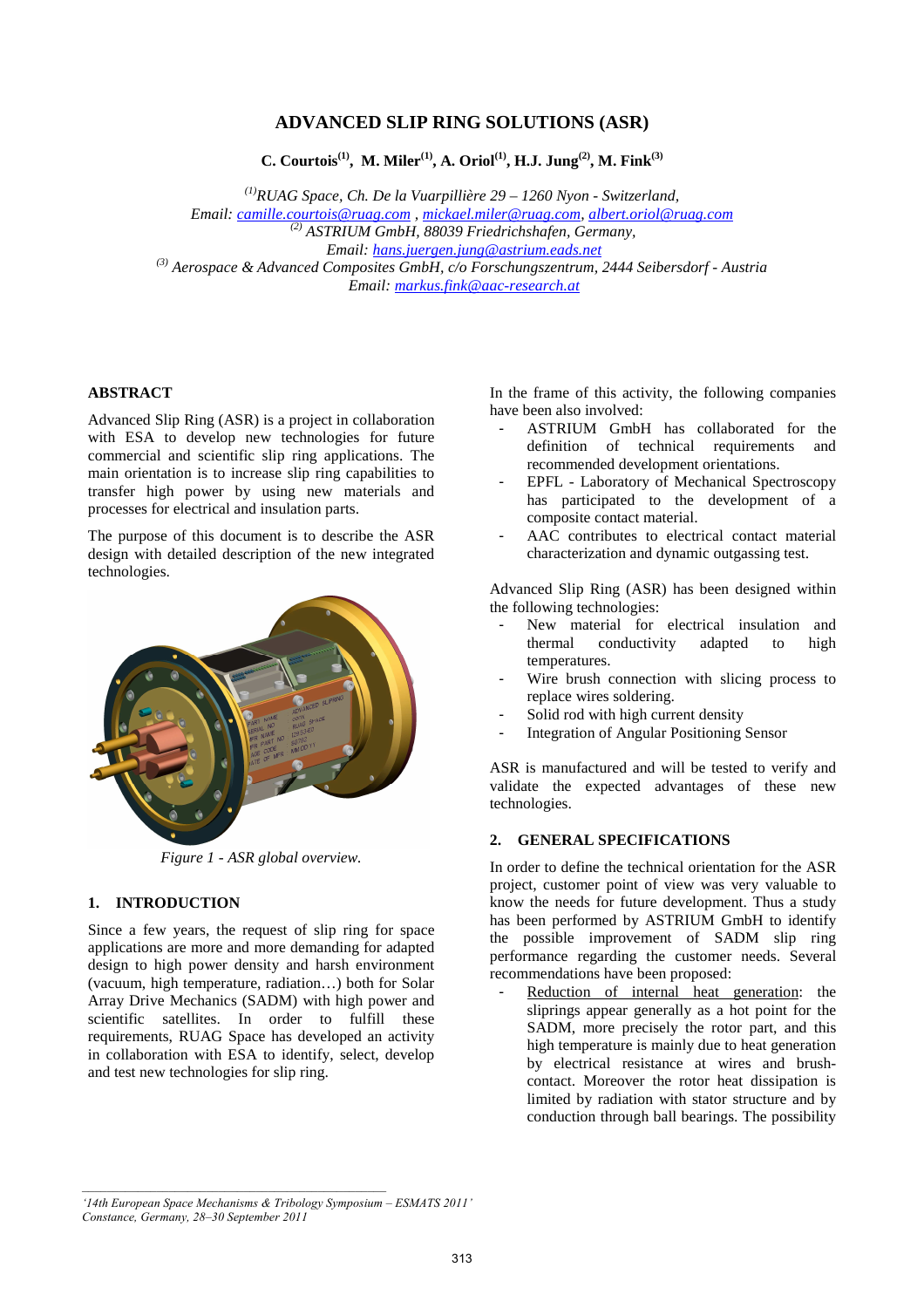to increase this dissipation is limited and mainly depends on the SADM customer interface. Thus best orientation to reduce the temperature in the slipring is to reduce the electrical resistance inside the rotor part. The proposed solution is to use a solid rod instead of wires bundle.

- Adapted material for higher temperature: The increase of power transmission and therefore temperature is also limited by the maximum allowable temperature of standard used materials (solder, insulation resin…). Thus new materials are studied for insulation and electrical connection to increase the thermal conduction and also increase the temperature range allowable.
- Electrical dynamic resistance for signal lines: Noise on signal lines is a main parameter to insure data transmission. Thus it should be studied carefully that new technologies integrated in ASR have no negative impact on the electrical noise for the signal lines.
- Integration of position sensor: For current SADMs, the used sensors technologies is mainly potentiometers for continuous position control and datum sensors (switches, eddy current, hall sensor) for zero position measurement. Other SADM use also optical position sensor (encoder). But these both technologies have some inconvenient (failure apparition, radiation sensitive). Thus a contact-less position sensors which is studied for an ESA development project in RUAG Nyon is integrated in the ASR for testing.

## **3. ASR DESIGN**

For the ASR activity, several Bread Board Models have been developed and tested for specific technologies detailed hereafter. A slipring which gathers together most of the developed technologies have been also designed as shown on Fig.1 and Fig. 2.



*Figure 2 - ASR internal description* 

The ball bearings have been designed with stainless steel rings and balls, bronze cage and Braycote 601 EF lubricant to withstand vibration and shock load and high thermo elastic strain. Double ball bearing is mounting in an O-configuration and single angular contact ball bearing is preloaded with a flexible membrane which could absorb the axial thermal dilatation.

For optimization, the Angular Position Sensors APS have been directly integrated to the rotor and stator parts.

In order to be able to compare the results obtained for the new technologies integrated in the slipring and detailed in chapter 4, the ASR have been designed with two sub-assemblies each composed of one rotor and two brush holders. The detailed configuration of the slipring is given in Tab. 1 and Tab. 2.

| Sub-assembly $n^{\circ}1$ |                         |                 |                       |                       |                       |              |
|---------------------------|-------------------------|-----------------|-----------------------|-----------------------|-----------------------|--------------|
| Circuit                   | Name                    | Power<br>return | Power<br>$n^{\circ}1$ | Power<br>$n^{\circ}2$ | Power<br>$n^{\circ}3$ | Signal       |
|                           | Line#                   | 1               | 3                     | 3                     | 3                     | 3            |
|                           | Current                 | 48 A            | 5.33 A                |                       |                       | 0.5A         |
| Rotor Material            | Cable                   | Solid<br>rod    | HT cable              |                       | Std cable             |              |
|                           | Connecti<br>$_{\rm on}$ | Hard<br>solder  | Std<br>solder         | HT<br>solder          | Std<br>solder         | HT<br>solder |
|                           | Insulated<br>barrier    | Hard coating    |                       | Ceramic               | Resin A               |              |
| Stator material           | Connecti<br>on          | Std<br>solder   | Splice                | Std<br>solder         | Splice                |              |
|                           | Cable                   | HT cable        |                       | Std cable             |                       |              |
|                           | <b>Brush</b><br>holder  | Resin A         |                       |                       |                       |              |

*Table 1 – sub-assembly n°1 configuration* 

| Sub-assembly $n^{\circ}2$ |                        |                 |                       |                       |                       |               |
|---------------------------|------------------------|-----------------|-----------------------|-----------------------|-----------------------|---------------|
| Circuit                   | Name                   | Power<br>return | Power<br>$n^{\circ}1$ | Power<br>$n^{\circ}2$ | Power<br>$n^{\circ}3$ | Signal        |
|                           | Line #                 | 1               | 3                     | 3                     | 3                     | 3             |
|                           | Current                | 48 A            | 5.33 A                |                       |                       | 0.5A          |
| Rotor Material            | Cable                  | Solid<br>rod    | HT cable              |                       | Std cable             |               |
|                           | Connecti<br>on         | Hard<br>solder  | <b>HT</b><br>solder   | Std<br>solder         | HT<br>solder          | Std<br>solder |
|                           | Insulated<br>barrier   | Resin<br>A      | Hard<br>coating       | Ceramic               | Resin B               |               |
| Stator material           | Connecti<br>on         | Std<br>solder   | Splice                | Std<br>solder         | Splice                |               |
|                           | Cable                  | HT cable        |                       | Std cable             |                       |               |
|                           | <b>Brush</b><br>holder | Resin B         |                       |                       |                       |               |

*Table 2 – sub-assembly n°2 configuration*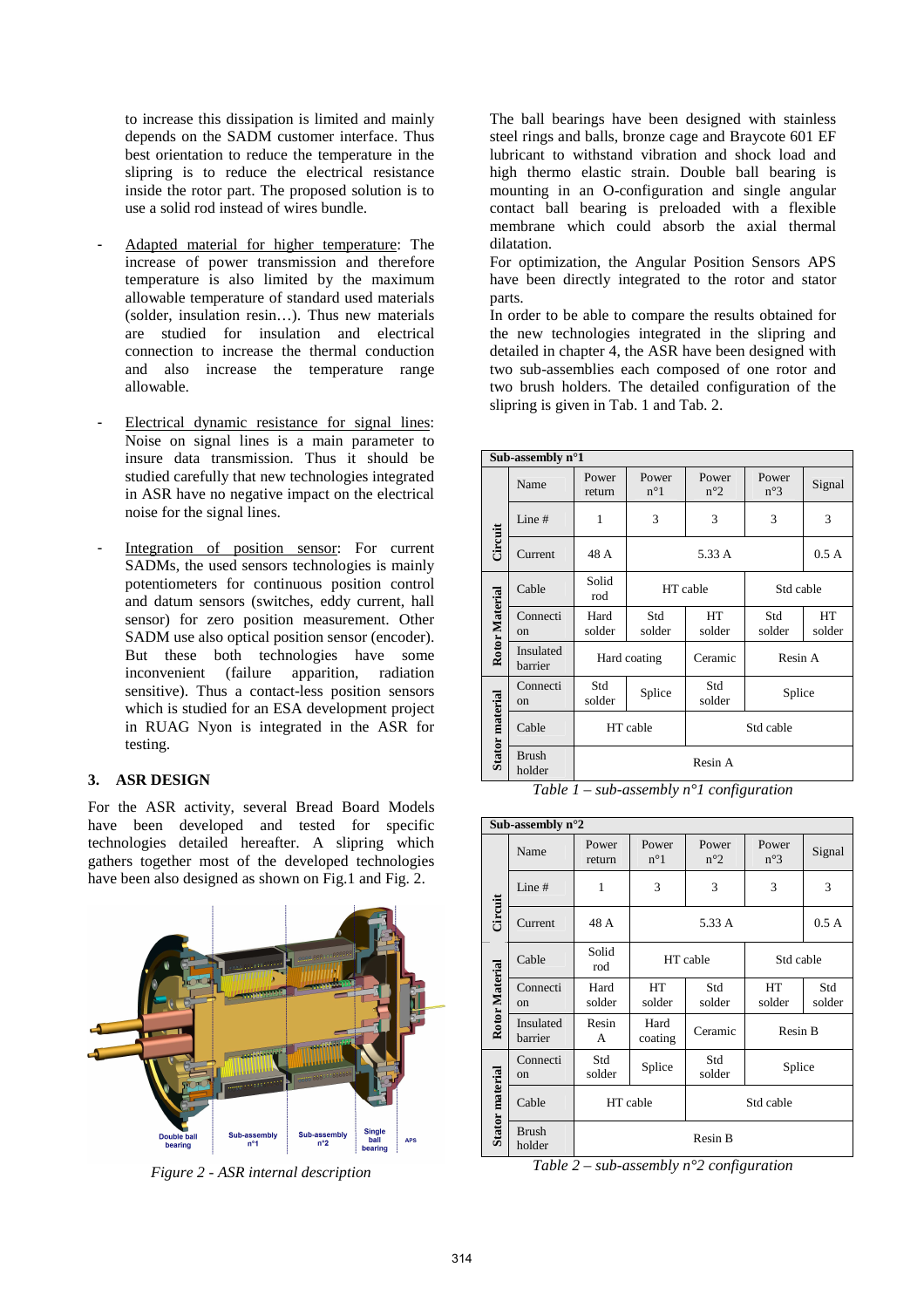### **4. DETAILED TECHNOLOGIES**

#### **4.1. Contact material**

#### **Composite contact material**

In the frame of ASR activity, a contact material, gold allow reinforced with oriented carbon fibres, has been developed with EPFL. This technology aims to combine the advantages of carbon fibres with the properties of the gold material in order to obtain a brush material which offers high thermal conductivity together with low electrical resistance, good tensile strength and suitable wear rate.

The test setup has been manufactured to build material samples as shown on Fig.3. First trials have been performed with copper alloy injected inside the carbon fibres at 1100°C and under pressure through ceramic filter. Unfortunately, after several trials to optimize the set-up, the mix between copper and carbon fibres could not be achieved to obtain a uniform material and this experiment has been stopped.



*Figure 3 - Composite material test setup*

#### **4.2. Electrical technologies**

## **Ceramic insulated rigid rod**

For SADM sliprings which transfer high power, the return power lines have generally the same potential and are gathered in one circuit. With the ESA derating rule (ESA ECSS-Q-30-11A), a large number of cables is needed for the current intensity applied, impacting the volume of the rotor and the heat generation.

A proposed solution developed for ASR is to use a rigid rod composed of copper alloy conductor and ceramic insulation protected by a stainless steel sheath (Fig. 5). The main advantages of this solution are to work up to 1200°C and to decrease the electrical resistance for the same equivalent conductor section compare to wires bundles compliant with ESA derating rule. Fig4. shows the electrical resistance in case of return line with 48 Amps as required.



*Figure 4 - Comparison of electrical resistance for solid rotor and AWG wires bundles.*

But the main difficulty with this design solution appears for the rod connection on both tips. The rod is directly connected to the track by silver-tin solder as shown on Fig.5. On the other side, customer interface connection is done by wires and therefore requires a specific adaptation part which has been developed to connect the wires bundle directly on the rod.



#### **High temperature cables**

The maximum allowable temperature for standard ESA/SCC 3901 polyimide cables is 200°C. But for high power applicable it could be interesting to have higher temperature. In the frame of the Bepi Colombo project, tests have been performed in collaboration with TAS-I and ESA on standard cables and have validated the use of GORE cables ESCC 3901/009 (GORE-TEX and polyimide insulation) up to 260°C. Thus these wires are integrated in the ASR design and will be compared to the polyimide cables.

### **Wire/wire-brush connection**

A critical point on the electrical lines is also the solder between wire and wire-brush. This connection is a hot point in the slipring and the allowable temperature is very limited for standard tin-lead-silver solder. Two solutions are integrated in ASR:

- High temperature tin-silver solder, validated up to 175°C
- Splicing of the wire on the wire-brush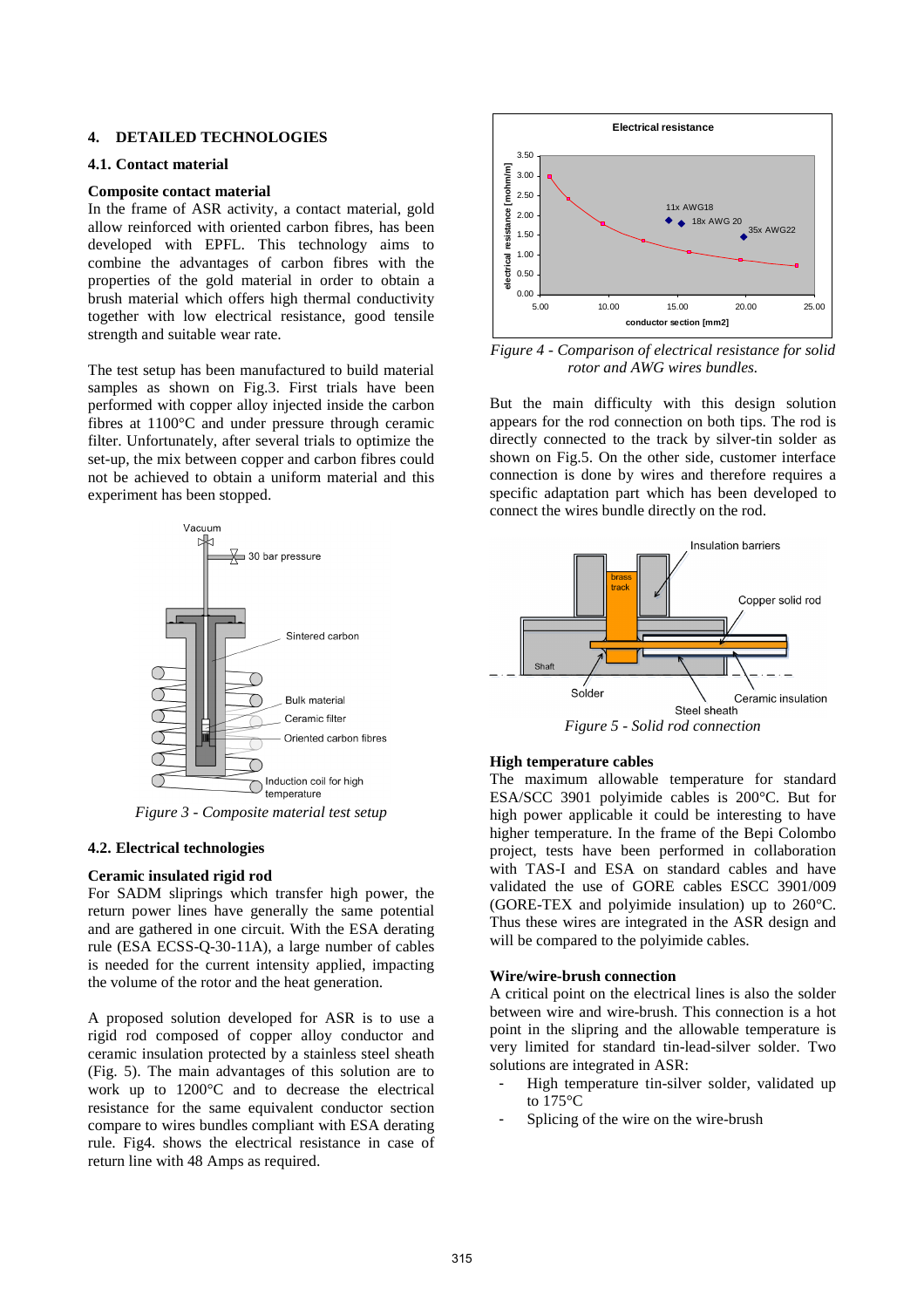The principle of the splicing is to crimp the wire on the wire brush with an adapted crimping ribbon made of copper alloy (Fig. 6).



*Figure 6 - Wire brush splice* 

Crimping trials have been performed including crosssection inspection and standard pull-out strength test to define the appropriate splice and tooling for different configurations (standard cables AWG20 and standard gold wire brushes with different diameters). Tab. 3 and Fig. 7 summarize the test results obtained with a same crimping ribbon of 4 mm width.

| $n^{\circ}$ | Wire brush<br>diameter<br>$\lceil$ mm $\rceil$ | <b>AWG</b><br>wire | <b>Total</b><br>section<br>$\lceil \mathbf{mm}^2 \rceil$ | <b>Pull-out</b><br>strength test |  |
|-------------|------------------------------------------------|--------------------|----------------------------------------------------------|----------------------------------|--|
|             | 0.4                                            | 20                 | 0.72                                                     | 59                               |  |
|             | 0.5                                            |                    | 0.79                                                     |                                  |  |
|             |                                                |                    |                                                          |                                  |  |

*Table 3 - Wire brush splice* 



*Figure 7 - Splice cross-section* 

The cross section inspections show a good quality contact between the wire-brush, wire strand and crimping ribbon. But depending on the wire brush diameter, the wire strands are differently distributed around the wire brush and the crimping ribbon is not completely rolled around wire brush/wire for the larger diameter (n°3). Thus supplementary tests have been performed with the chosen configuration for the ASR project (wire brush: 0.7 mm and AWG 20 wire) to adapt the ribbon dimension. Cross section inspection and pull out strength test have been redone with better results

| $n^{\circ}$ | Wire brush<br>diameter<br>[mm] | AWG<br>wire | <b>Total</b><br>section<br>[ $mm2$ ] | <b>Pull-out</b><br>strength test<br>'N1 |
|-------------|--------------------------------|-------------|--------------------------------------|-----------------------------------------|
|             |                                | 20          | 0.98                                 | $\Omega$                                |

*Table 4 - Wire brush splice* 



*Figure 8 - Splice cross-section* 

# **4.3. Insulation material**

Standard design of slip-ring involves insulating resin barriers stacked with the conductive tracks. These parts are machined with accuracy and hold the tracks to insulate them from the shaft and other tracks.

Standard glass reinforced resin B material have a maximum allowable temperature of 180°C. For some projects, it could be interesting to have material with a higher allowable temperature and also a CTE similar to adjacent metallic parts (aluminium for shaft and brass for track).

Three different technologies are implemented in the ASR design to be tested and evaluated regarding the aspects of manufacturing feasibility, costs, technical performances (good thermal conductivity to transfer heat generation through the rotor shaft, good electrical insulation …)

# **Specific Ceramic**

Ceramic are very suitable for this applicable due to high electrical insulation, high thermal conductivity, very good stability and high allowable temperature (1000°C). But the main inconvenient is low machinability. Insulation barriers have been machined in a new type of aluminium nitride ceramic material. The obtained parts are suitable regarding technical requirements and are integrated in ASR.

## **Resin A**

This resin has been also selected for insulation barriers and wire-brush holder to be compared with standard resin B. Resin A have been chosen for its good mechanical properties and its high allowable temperature 260°C. Glass fibre reinforced grade has been used for wire-brush holder as structural part.

## **Hard coating**

The third solution chosen for insulation barriers is hard coating of aluminium parts. The particularity of this coating compare to standard coating is the possibility